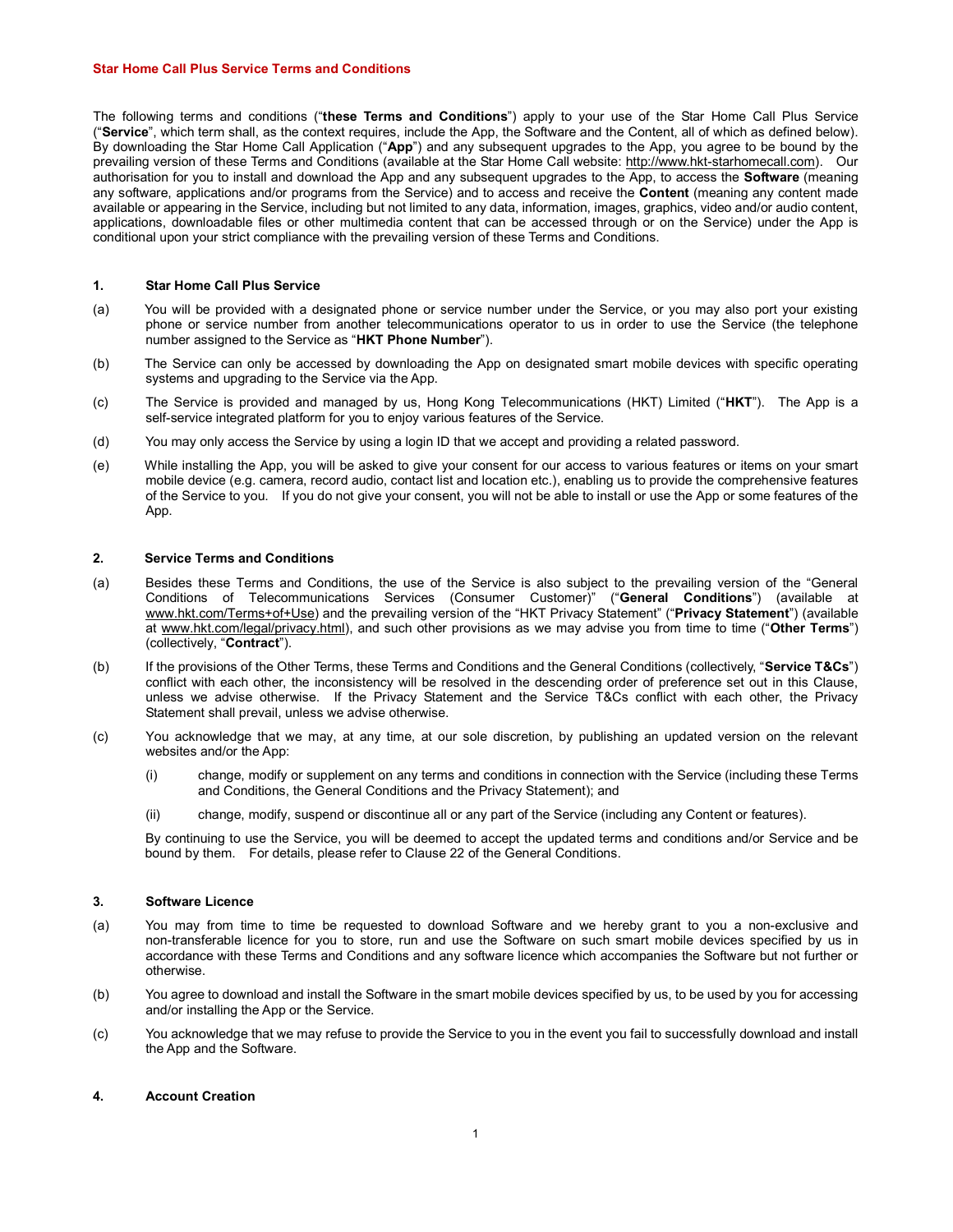For the purpose of creating an account under the App or the Service, management and provision of the Service:

- (a) you must provide us with accurate, complete and updated registration information;
- (b) you must safeguard any user name and password which we provide to you and/or used by you;
- (c) you authorise us to assume that any person accessing or using the App under your Service account is either you or is duly authorised to act for you and on your behalf, and you shall be liable for any actions undertaken by such person in connection with his access to and/or use of your Service account.

#### 5. Service Features

#### (a) Voice Call

- (i) The Service allows app-to-app voice calls to be made via the App on your smart mobile device to other user of the App on his smart mobile device, and you may also receive app-to-app voice calls on the App from other user of the App.
- (ii) The Service also allow voice calls to be made via the App on your smart mobile device to any Hong Kong local telephone number (including on any mobile phone, fixed telephone and eye3 Smart Communications Service device ("eye3 Device")), and you may also receive voice calls on the HKT Phone Number via the App.
- (iii) The quality of voice calls on the App is dependent on various factors (e.g. firmware of the smart mobile device and Internet connectivity), and as such, we do not in any way guarantee the quality of such voice calls.

#### (b) Video Calling

- (i) The Service allows app-to-app video calls to be made via the App on your smart mobile device to other user of the App on his smart mobile device, given both devices are equipped with video calling function. You may also receive app-to-app video calls on the App from other user of the App.
- (ii) The Service also allows video calls to be made via the App on your smart mobile device to eye3 Device (but not to other eye device with lower models than eye3 Device), and you may also receive video calls on the HKT Phone Number via the App from any eye3 Device.
- (iii) The quality of video calls on the App is dependent on various factors (e.g. the camera quality of the smart mobile device, firmware of the smart mobile device and Internet connectivity), and as such, we do not in any way guarantee the quality of such video calls.

# (c) eFax

- (i) There may be limit to the numbers of pages of facsimile you may send out via the eFax feature under the Service, and such numbers may be subject to change from time to time at our discretion, with or without prior notice.
- (ii) The delivery and receipt of any facsimile sent out via eFax will depend on whether the target recipient of the facsimile has his facsimile machine switched on ready for receiving facsimiles or not; and as such, we do not in any way guarantee the prompt or due delivery or receipt of the facsimile sent out via eFax.
- (iii) The image quality of the facsimile sent out via eFax is dependent on the image quality of the photo taken for the facsimile; and as such, we do not in any way guarantee the quality of the faxed image.

### (d) Call Recording

- (i) The Call Recording feature under the Service supports voice recording for both voice and video calls. The recording will only be stored on your smart mobile device. There may be limit to the number of voice recordings you may record, depending on the storage capability of your smart mobile device.
- (ii) Whether you may successfully record a voice recording under Call Recording will depend on the storage capacity of your smart mobile device; and as such, we do not in any way guarantee prompt or due recording via Call Recording.
- (iii) The quality of the recordings via Call Recording is dependent on various factors (e.g. the microphone quality of your smart mobile device and Internet connectivity); and as such, we do not in any way guarantee the quality of the recordings under Call Recording.

#### (e) Junk Call Blocking

- (i) This Junk Call Blocking feature under the Service is provided by a Third Party Provider.
- (ii) By enabling this Junk Call Blocking feature, you acknowledge and agree that the phone number of all the incoming calls made to the HKT Phone Number will be passed to our Third Party Provider to identify whether each call is a spam call or not.
- (iii) You authorise and agree that our Third Party Provider may at its discretion block the phone number of an incoming call which has been identified by our Third Party Provider as a spam call.
- (iv) To provide a better service, you acknowledge and agree that calls from PCCW or HKT group of companies will NOT be blocked under this Junk Call Blocking feature.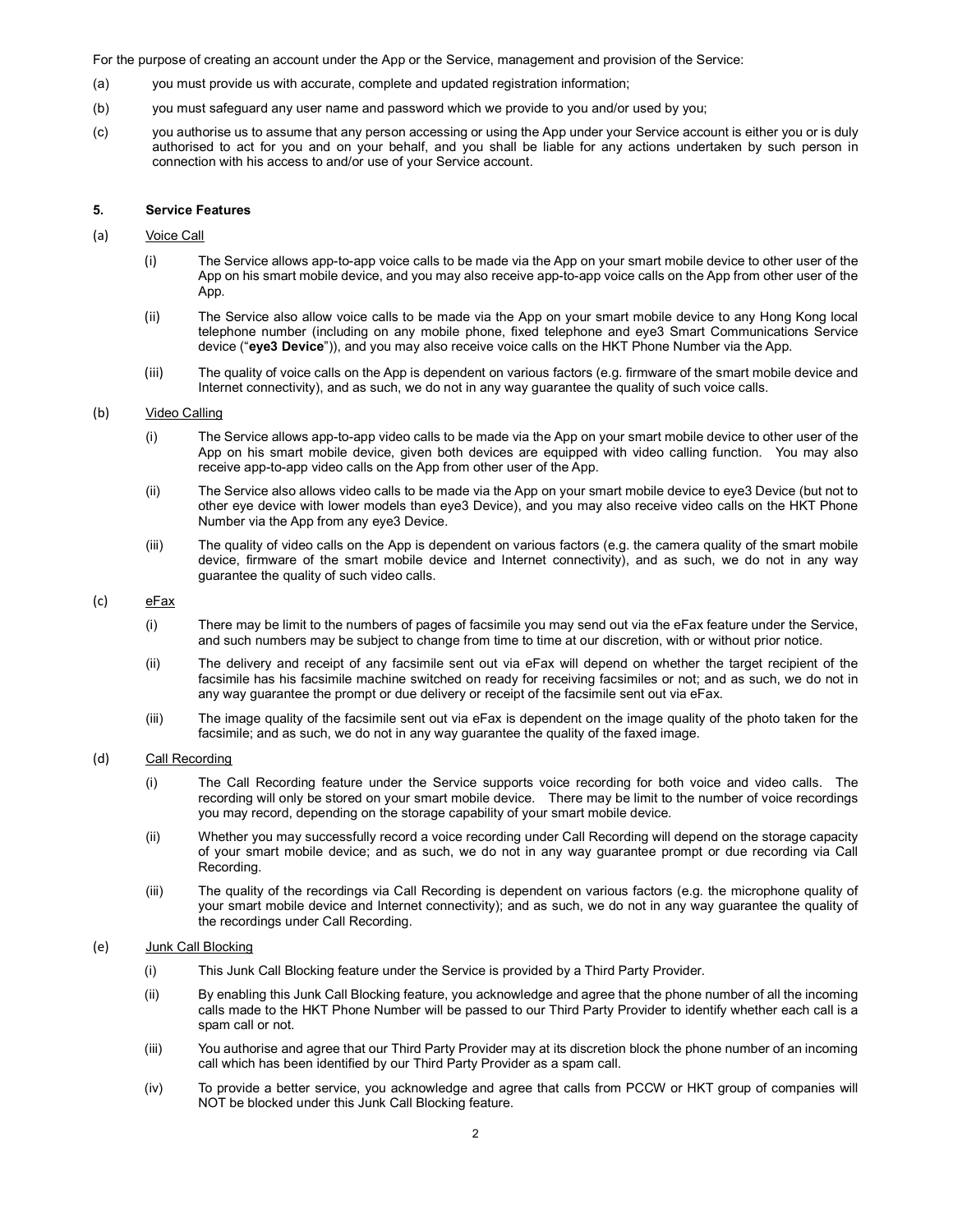(v) While the spam call lists of our Third Party Provider are updated from time to time, we or our Third Party Provider do not in any way guarantee all spam calls could be identified or blocked, and you acknowledge and agree that we or our Affiliates will not in any way be held responsible for any loss or damage incurred in connection with any blocked calls or non-blocked calls.

### (f) Unknown Caller Identifier

- (i) This Unknown Caller Identifier feature under the Service is provided by Third Party Providers (as defined in Clause 11 (Third Party Providers)).
- (ii) By enabling this Unknown Caller Identifier feature, you acknowledge and agree that the phone number of all calls made to or from the HKT Phone Number will be passed to our Third Party Providers to check whether each call can be identified or not.
- (iii) You authorise and agree that our Third Party Providers may at their discretion identify the phone number of a call and display its identity on the fixed telephone of your designated smart mobile device.
- (iv) While the call identification lists of our Third Party Providers are updated from time to time, we or our Third Party Providers do not in any way guarantee all calls could be identified, and you acknowledge and agree that we or our Affiliates will not in any way be held responsible for any loss or damage incurred in connection with any identified or not identified calls.

# (g) Report Call

- (i) This Report Call feature under the Service will allow you to report call identity to us, our Affiliates and Third Party Provider.
- (ii) You authorise and agree that we, our Affiliates or our Third Party Provider may at its discretion to use, edit or reject the information in your reported call.
- (iii) You acknowledge and agree that we or our Affiliates or our Third Party Provider will not in any way be held responsible for any loss or damage incurred in connection with any reported calls.

# 6. Our rights and responsibilities

We may:

- (a) deactivate the Service at any time without notice to carry out system maintenance, upgrading, testing and/or repairs;
- (b) limit or suspend your access to the Service without notice where we are of the opinion that such action is appropriate as a result of your use of the Service or where you breach any of the terms of the Contract; and
- (c) expand, reduce, withdraw and/or modify any part of the Service and/or any Content, remove, disable and/or suspend transmission or streaming of the Service or Content which we consider in our sole opinion, breaches any applicable law, rules (e.g. Stock Exchange rules), regulation, regulatory directive or licences (collectively, "Applicable Law") or to be otherwise unacceptable.

# 7. Your Use of the Service

# (a) You:

- (i) have to be aged 18 or above to subscribe to the Service;
- (ii) are only authorised to use the Service and view the Content for your own personal and non-commercial use in accordance with the terms of the Contract;
- (iii) will be strictly and solely responsible for your own use of the Service and any use of them by any party who uses your login details will be treated by us as use by you;
- (iv) must not, and must not permit any other person, to sell, reproduce, copy, distribute, publish, modify and/or prepare derivative works based on the Service and/or Content;
- (v) will abide by all Applicable Law, and any of our operating and/or usage rules, as amended from time to time;
- (vi) will provide true, accurate, current and complete information about yourself as required to complete your application for and/or use of the Service ("User Data");
- (vii) will agree to maintain and promptly update the User Data you have submitted to us and keep it true, accurate, current and complete;
- (viii) will not provide any information that is untrue, inaccurate, not current or incomplete, if we have reasonable grounds to suspect that such information is untrue, inaccurate, not current or incomplete, we have the right to suspend or restrict your access to the Service; and refuse any and all current or future use of the Service;
- (ix) will report any violation of the terms of the Contract to our customer service team; and
- (x) safeguard your login details and password(s) (if any) and ensure that they are not disclosed or provided to any other person.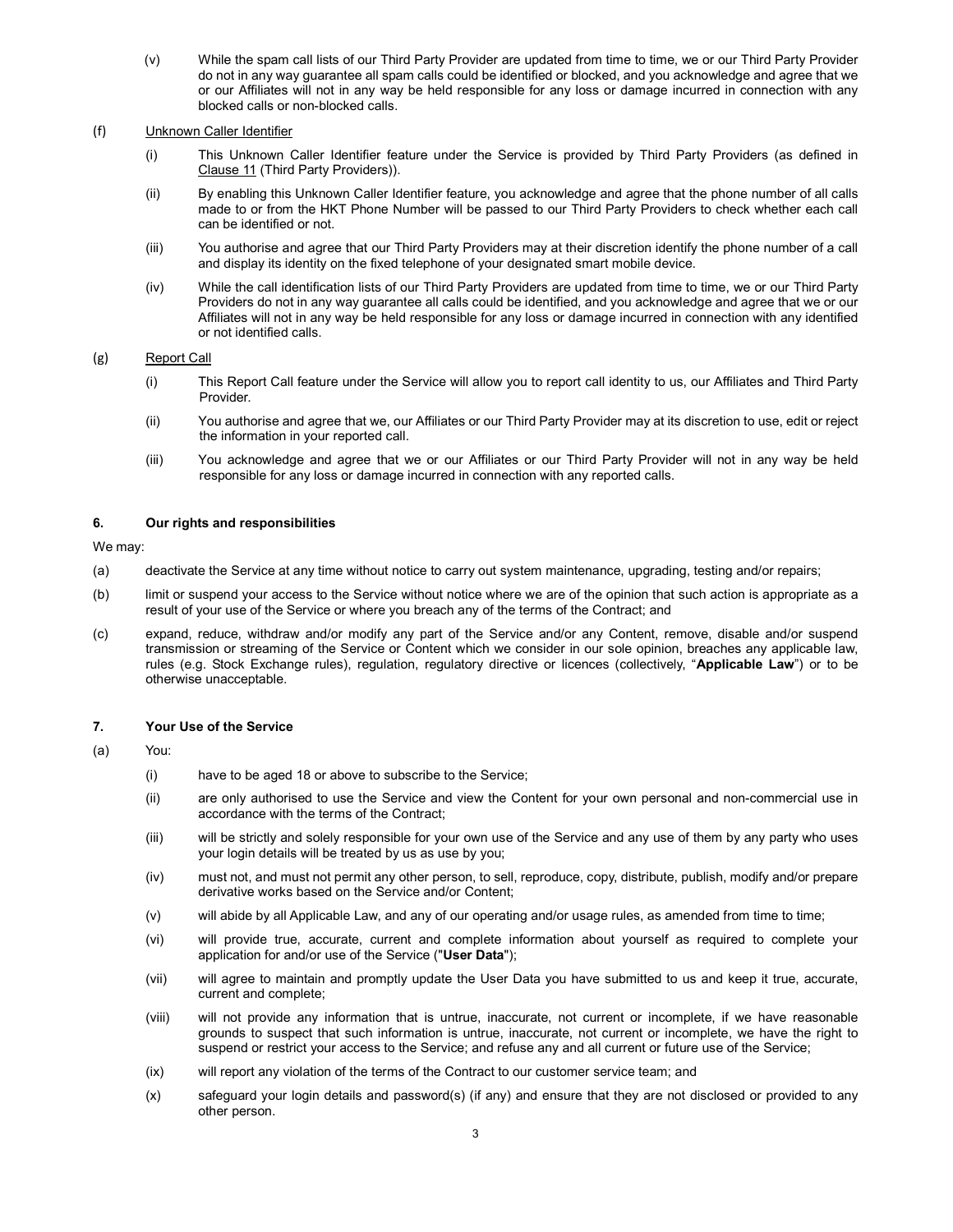- (b) You must not in any way intercept, interfere or tamper with any part of the Service and must not use the Service or allow the Service to be used to, directly or indirectly:
	- (i) access or attempt to access the Service in any way or method other than the instructions or interface provided by us;
	- (ii) restrict or inhibit any other persons from using the Service, including, without limitation, by means of "hacking" or defacing any portion of the Service;
	- (iii) modify, adapt, sub-license, reproduce, distribute, copy, exploit, translate, sell, reverse engineer, decompile or disassemble any portion of the Service, the Content or the Software;
	- (iv) remove any copyright, trademark, or other proprietary rights notices contained in the Service, the Content or the Software;
	- (v) copy and/or frame any part of the Service, the Content or the Software without our prior written authorisation;
	- (vi) use any robot, spider, site search/retrieval application, or other manual or automatic device or process to retrieve, index, "data mine" or in any way reproduce, disrupt or circumvent the navigational structure or presentation of the Service and/or Content;
	- (vii) collect information of users of the Service;
	- (viii) hack, break into, or attempt to hack or break into, in any manner the Service, the Content or the Software and/or any data areas on our server(s) or that of any third parties;
	- (ix) download, copy, store, rip, distribute, share or re-direct any Content from the Service in any way or through any media;
	- (x) incorporate any software or other materials that contain any virus, worm, time bomb, Trojan horse, or other harmful or disruptive component;
	- (xi) forge headers or otherwise manipulate identifiers in order to disguise the origin of any content transmitted through the Service;
	- (xii) disrupt or interfere with any part of the Service, or any servers, network, software, hardware or equipment connected to or via the Service;
	- (xiii) disclose your login details and password (if any) or permit other persons to use your login details and password to access the Service;
	- (xiv) commit any action which may be unsolicited, offensive, defamatory, indecent, obscene, menacing, immoral, tortious, unlawful, illegal or infringe any intellectual property rights of any party; and/or
	- (xv) send unsolicited, offensive, defamatory, indecent, obscene, menacing, nuisance or hoax messages or Content.

# 8. Charges and Payment

- (a) You undertake to pay all charges and fees (collectively, "Charges") for the use of the Service.
- (b) Unless otherwise specified you must pay for the Service in advance of usage.
- (c) You may settle all Charges by a valid credit card or any other payment method as specified by us from time to time.
- (d) Payments via credit card are subject to the terms and conditions of the card issuer. For all credit card transactions, you shall bear the price differences due to exchange rate and/or any other fees or charges incurred in connection with the relevant transaction.
- (e) We can bill you through a billing agent or any PCCW group companies.
- (f) If you do not pay any Charges when due, you shall, without prejudicing any other rights we may have, pay us interest for the overdue amount at an interest rate equal to 2% per annum above the then Hong Kong dollar best lending rate of The Hongkong and Shanghai Banking Corporation Limited until full payment (before as well as after judgment).
- (g) If you do not pay any Charges when due, we may ask a debt-collection agency(ies) to collect the payment on our behalf, and you will be liable to us any costs and expenses which we may have reasonably incurred for engaging such agency(ies) for the payment collection.
- (h) Except in the event of manifest error on our part or as otherwise expressly provided in the Contract, the Service subscribed is non-cancellable and all payments made to us shall be non-refundable in any event.
- (i) You are responsible for all carrier data plan and other fees and taxes associated with your use of the Service. Your download and access to the App and/or use of the Service may be subject to payment of certain fees, and you agree to pay such fees on time. We reserve the right at any time to:
	- (i) charge or waive such fees (or any part thereof); and/or
	- (ii) change or supplement on any terms and conditions on which any such fees shall be charged and/or waived.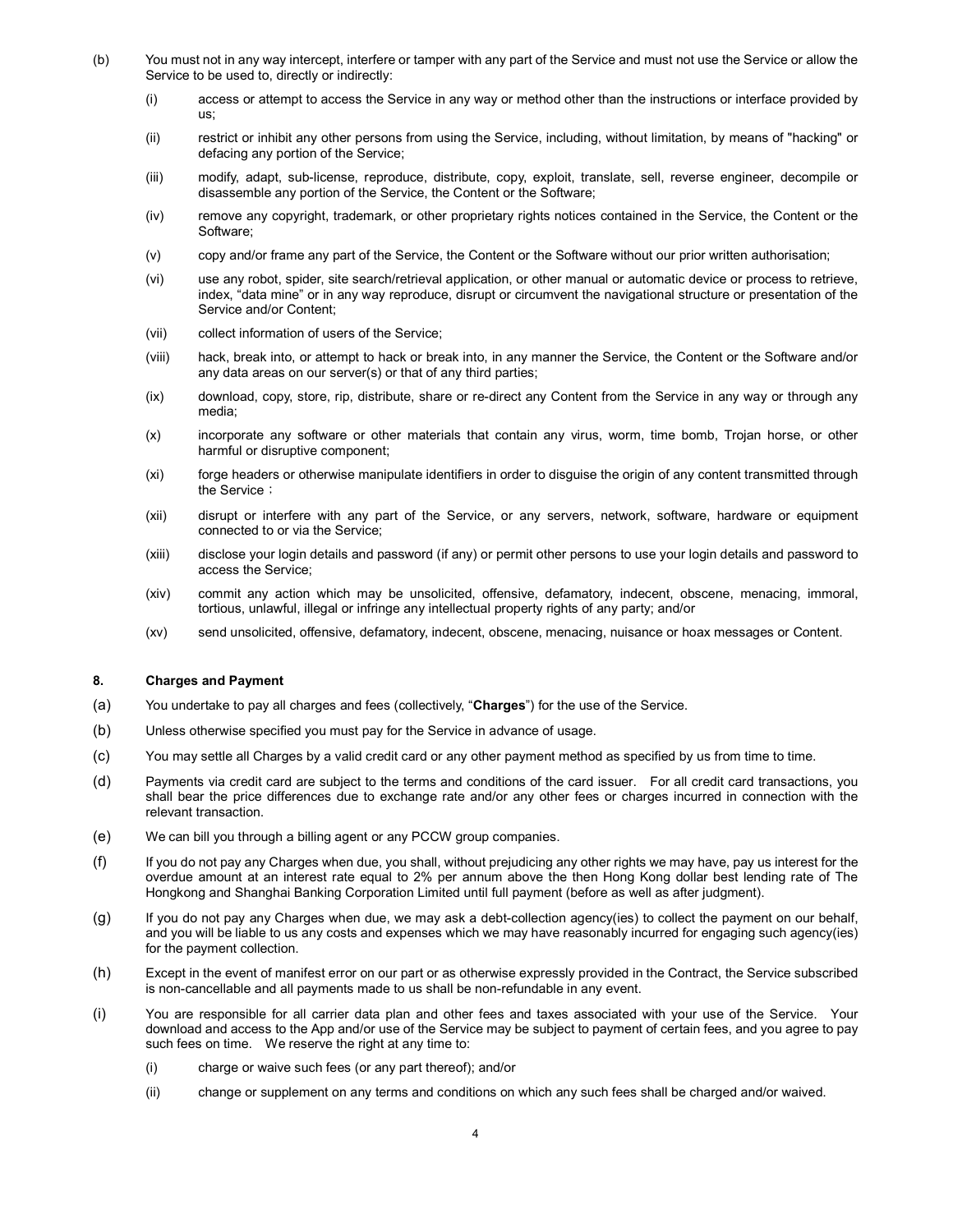# 9. Content

- (a) You acknowledge that the Content on the App is subject to copyright and possibly other intellectual property rights ("Intellectual Property Rights"). Unless you are expressly authorised by law and by the relevant copyright owner(s), you must not in any way whatsoever participate in or permit any other entities or persons, to, directly or indirectly:
	- (i) sell, reproduce, distribute, modify, display, publicly perform, prepare derivative works based on, repost or otherwise use any of the Content in any way for any public or commercial purpose without our prior written consent;
	- (ii) use any Content on any other websites or in a networked computer environment for any purpose;
	- (iii) reverse engineer any Content consisting of downloadable software; or
	- (iv) otherwise infringe any of the Intellectual Property Rights of any person in using the App or any Content.
- (b) Nothing you do on or in relation to the App will transfer any Intellectual Property Rights to you or license you to exercise any Intellectual Property Rights unless this is expressly stated.

# 10. Other User Content

- (a) The App may contain Content uploaded, posted, emailed or otherwise electronically transmitted ("Posted", and to "Post" shall be construed accordingly) by users of the App, including you ("User Content").
- (b) We do not monitor or exercise editorial control over User Content. However, we reserve the right:
	- (i) to access or examine any User Content; and
	- (ii) at our discretion move, remove or disable access to User Content which we consider, at our sole opinion to breach any Applicable Law or to be otherwise unacceptable.
- (c) In relation to any Content Posted by you, you grant us a perpetual, irrevocable, royalty-free licence throughout the world to use, reproduce, modify, adapt, publish, translate, sublicense, create derivate works from, incorporate in other works (whether electronic or not), distribute, perform and display such Content, whether in whole or in part.
- (d) You acknowledge that we may remove Content Posted by you in accordance with any applicable guidelines, such as guidelines relating to period of storage or the maximum disc space which is allotted to you.

#### 11. Third Party Providers

- (a) You acknowledge that:
	- (i) parts of the App;
	- (ii) certain features of the Service; and
	- (iii) parts of the Content,

may be contributed, provided or maintained by third party providers ("Third Party Provider(s)") and not by us. We make no statement, representation or warranty, express or implied, that we agree, disagree, approve or endorse with any such materials or external websites and we will not have or accept any liability, obligation or responsibility whatsoever for any loss, destruction or damage (including without limitation consequential loss, destruction or damage) however arising from or in respect of any use or misuse of or reliance on the contents of any such materials or external websites delivered on or via the App or inability to use any of them.

(b) Your correspondence or dealings with any Third Party Providers are solely between you and that Third Party Provider, and you agree that we will not in any way be liable or responsible for any loss or damage of any sort howsoever incurred as the result of such dealings.

#### 12. Links and Advertisements

- (a) We have not reviewed all of the sites linked to the App and we are not responsible for the content or accuracy of any off-App pages or any other sites linked to the App (including without limitation sites linked through advertisements or through any search engines).
- (b) Some links which appear on the App are automatically generated, and may be offensive or inappropriate to some people. The inclusion of any link does not imply that we agree, disagree, approve or endorse the linked site, and you use the links at your own risk.
- (c) Your correspondence or dealings with, or participation in promotions of, advertisers on the App are solely between you and such advertisers.
- (d) The inclusion of any such sites or advertisements on the App does not imply that we agree, disagree, approve or endorse any of those sites or advertisements. We will not have or accept any liability, obligation or responsibility whatsoever for any loss, destruction or damage (including without limitation consequential loss, destruction or damage) however arising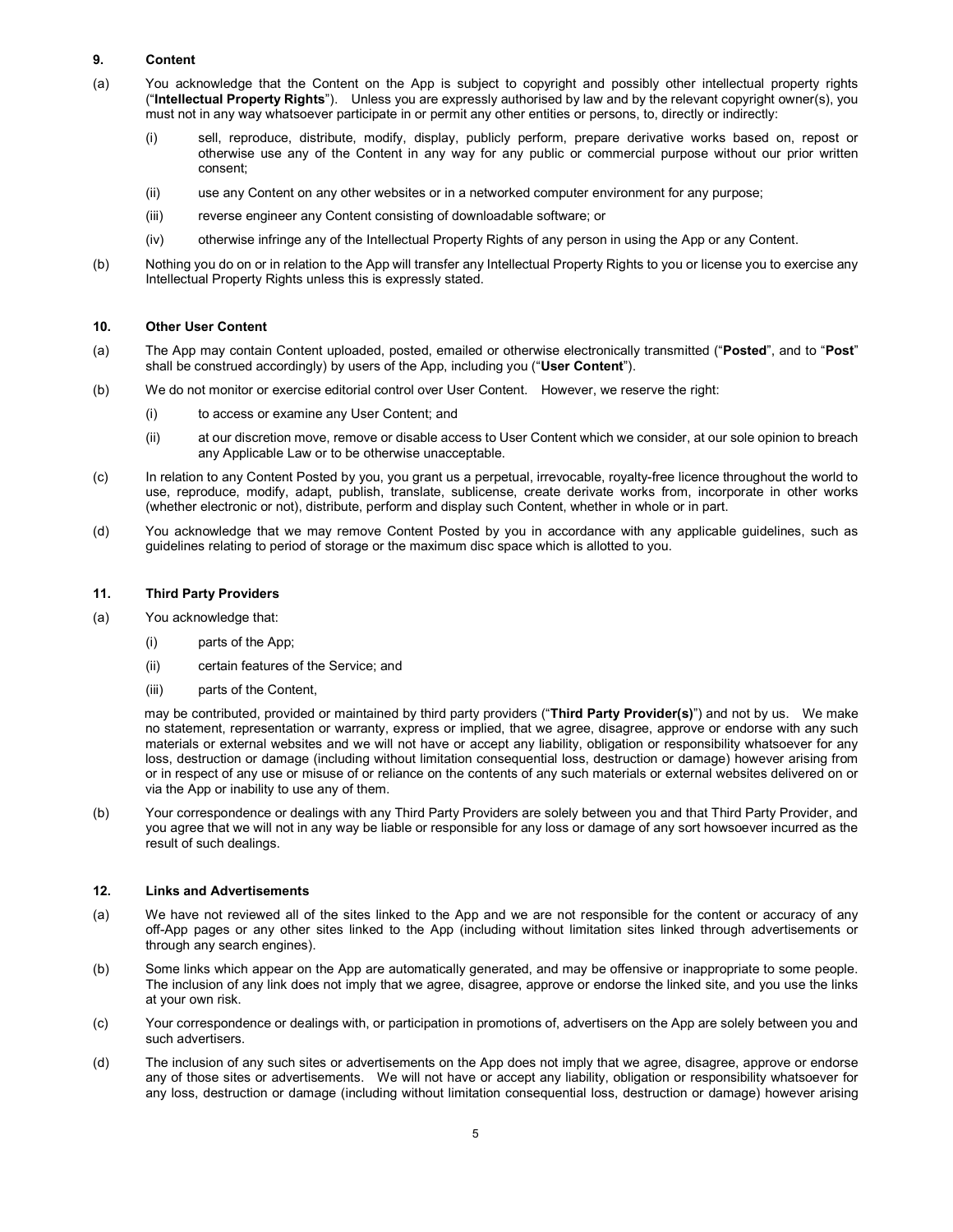from or in respect of any use or misuse of or reliance on such sites or advertisements delivered on or via the App or inability to use any of them.

# 13. Personal Data

- (a) In using the App, you may be requested to give us certain personal data (as this term "Personal Data" is defined in the Personal Data (Privacy) Ordinance ("PDPO", Chapter 486 of the Laws of Hong Kong) ("Data"). You have certain rights in the Data you provide in accordance to the PDPO. By using the App you grant us your consent to use your Personal Data in accordance with the "HKT Privacy Statement" (available at www.hkt.com/legal/privacy.html).
- (b) You will provide us with the information relating to you or your use of the Service we reasonably require:
	- (a) to help us in complying with the Applicable Law and to report to any government or regulatory agency regarding such compliance; and
	- (b) to assess whether or not you have complied, are complying and will be able to continue to comply with all obligations under the Contract.
- (c) We do not collect device location information when you use the Service.

# 14. The Use of the App At Your Own Risk

- (a) You use the App at your own risk. You must evaluate, and bear all risks associated with, the use of the App, including reliance on the accuracy, completeness or usefulness of the App. All information provided on or via the App by us or any of the Third Party Providers or our related service providers is for general and indicative purposes only. You should seek your own independent advice with respect to your use of the App.
- (b) We endeavor to provide a convenient and functional App, but we do not guarantee in any way that the App will be error free or continuous or that the App or the server that operates it will be free of viruses or other harmful components, nor we guarantee the quality of the voice or video calls you made under the App, as the same will be dependent on various factors, such as the user's hardware, Internet connection status etc.
- (c) Although we will use reasonable endeavors to maintain the App, we do not undertake in any way to provide support or maintenance services for the App.
- (d) Unauthorised access to the Service is a breach of the Contract and a violation of the law. You agree not to access the Service by any means other than by providing us your login details and password or allow anyone to do so. You agree not use any automated means, including, without limitation, agents, robots, scripts, or spiders, to access, monitor or copy any part of the App, the Service or the Content.
- (e) If your use of the App results in the need for servicing or replacing any property, material, equipment or data, we will not be in any way responsible for any costs or expenses in relation to any loss or damages.
- (f) Without limiting other provisions of these Terms and Conditions, everything on the App is provided to you on an "as is" and an "as available" basis, without warranty or condition of any kind, either expressed or implied, including, but not limited to, any implied warranties of merchantability, fitness for a particular purpose, or non-infringement. We exclude all representations and warranties to the fullest extent permissible under any Applicable Law.
- (g) In particular, we do not make any express or implied warranty as to the accuracy, fitness for a particular purpose, non-infringement, reliability, security, timeliness or freedom from computer virus in relation to any content on the App. We will not be liable for any errors in, omissions from, or misstatements or misrepresentations (whether express or implied) concerning any such information, and will not have or accept any liability, obligation or responsibility whatsoever for any loss, destruction or damage (including without limitation consequential loss, destruction or damage) however arising from or in respect of any use or misuse of or reliance on the information delivered on the App or inability to use the App or any services delivered through the App.

# 15. Indemnities

You agree to indemnify us, our content providers, contractors, sub-contractors, licensors and agents (including but not limited to the Third Party Providers) and their respective officers, directors and employees (collectively, the "Indemnified Parties") against any action, liability, cost, claim, loss, damage, proceeding and/or expense suffered or incurred by any of the Indemnified Parties arising from or which is related to:

- (a) your use of the App, the Service, the Content, and/or the Software; and
- (b) any breach or non-observance of any provisions of the Contract by you and/or other person(s) using the Service under your Service account, whether with or without your authority or knowledge.

# 16. Limitation of Liability

(a) To the fullest extent permitted by law, we will accept no liability whatsoever for any direct, indirect, consequential, collateral, special, punitive or incidental loss, destruction or damage (including but not limited to corruption of data, loss of profits,